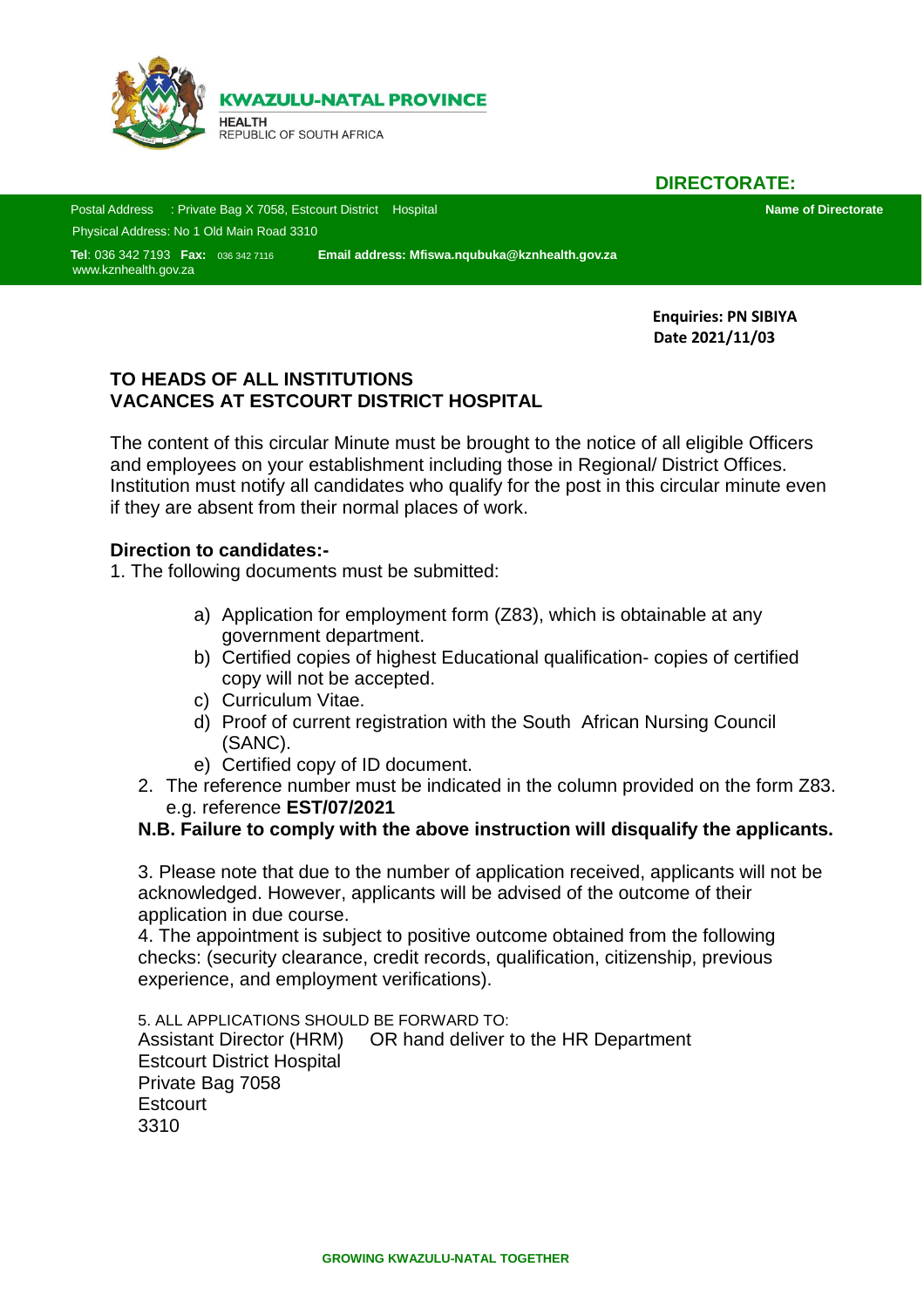

# RE: ADVERTISED THOSE WHO APPLIED BEFORE MAY RE-APPLY

**POSTS : Professional Nurse: Speciality-Advance Midwifery X2 CENTRE : Estcourt District Hospital NOTCH : Grade 1 R388 974.00 REFERENCE: EST/33/2021 BENEFITS : 13th Cheque, Medical Aid (Optional) Home Owner Allowance 8% rural allowance (Employee must meet the prescribed requirement)**

## **MINIMUM REQUERMENT OF THE POST**

GRADE 1

- ❖ National Senior Certificate
- Degree/ Diploma in General Nursing, plus 1 year post basic qualification in advanced midwife
- Registration with SANC as General Nurse and advance midwifery
- A minimum of 4 years appropriate/recognizable experience as a General Nurse

#### **CERTIFICATE OF SERVICE ENDOSED BY HR AS PROOF OF EXPERIENCE IS REQUIRED:**

#### GRADE 2

 $\div$  A minimum of 14 years appropriate/ recognizable nursing experience after registration as a General Nurse with SANC of which 10 years must be appropriate/ recognizable experience in speciality after obtaining one year post basic qualification in the relevant specialty.

#### **CERTIFICATE OF SERVICE ENDOSED BY HR AS PROOF OF EXPERIENCE IS REQUIRED:**

## **KNOWLEDGE, SKILLS, TRAINING AND COMPETENCES REQUIRED**

- Demonstrate understanding of nursing legislation and ethical nursing practices.
- $\cdot$  Demonstrate a basic understanding of HR and financial policies and practices
- Good communications skills
- Good interpersonal skills
- ❖ Team building and supervisory skills
- Demonstrate knowledge of health related Acts and legal prescripts
- ❖ Knowledge of covid19 protocols

## **KEY PERFORMANCE AREAS /KRA'S**

- Provide comprehensive quality nursing care to patients/ clients in a speciality unit in a cost-effective and efficient manner.
- Assist in planning organizing and monitoring of objectives of the specialized unit.